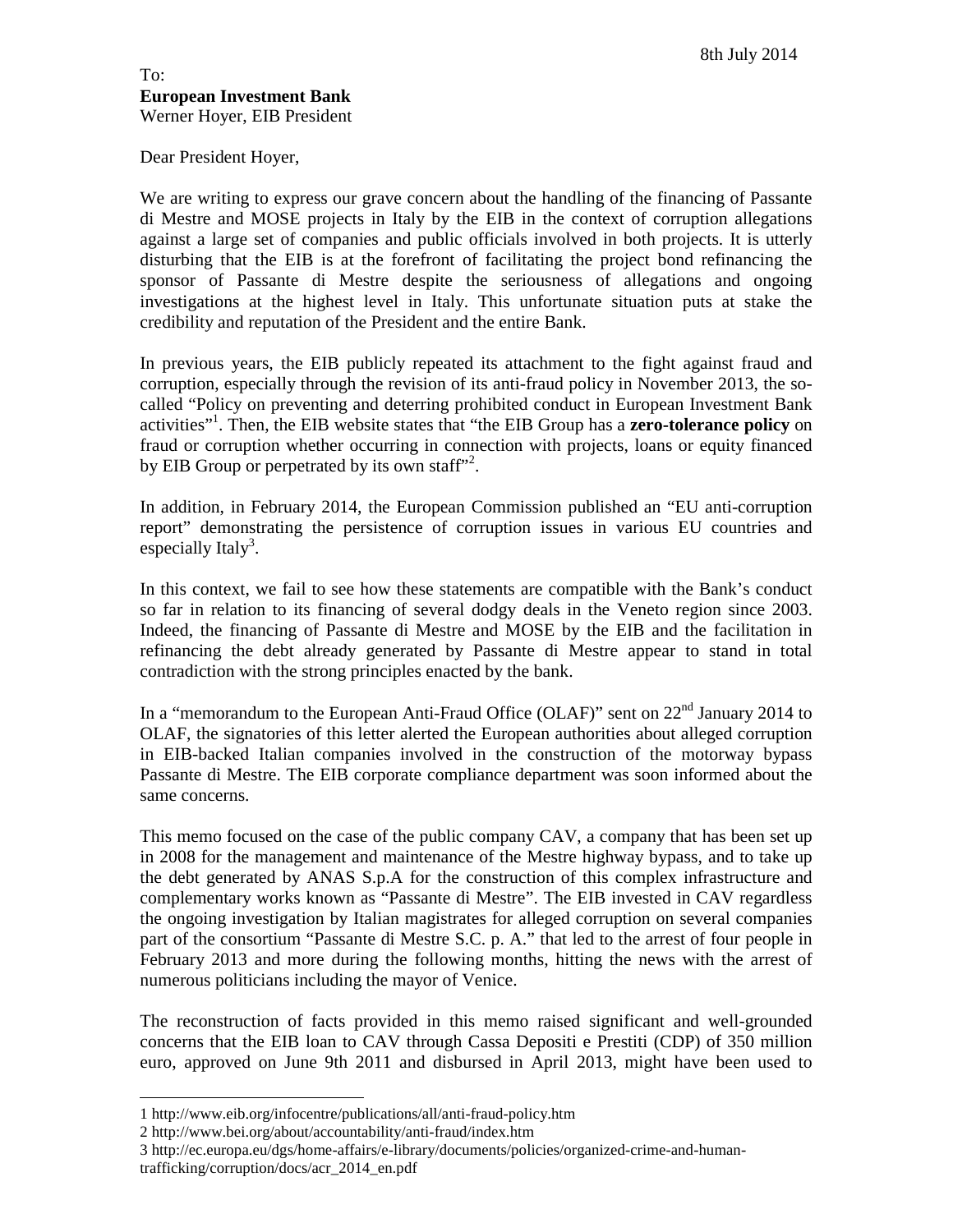refinance a debt generated by contracts paid to companies which have been under investigation by the Italian magistrates for alleged criminal conspiracy aimed at fiscal fraud.

Furthermore, the EIB ignored the detailed report about the Passante di Mestre by the Italian Court of Auditors ("Corte dei Conti") published in March 2011 and raising serious concerns about several questionable aspects of the construction and management of the project, including lack of public supervision and control leading to unjustified increase of costs, risk of infiltration of organised crime organizations in the subcontracting of construction works.

In addition, the memorandum pointed out to related alleged corruption tainting EIB-backed companies operating in Veneto region and linked with the CAV project. Indeed, at least two of the main projects financed by the EIB in Veneto, MOSE and Passante di Mestre, are part of a major investigation by Italian magistrates Stefano Ancilotto and Paola Tonini and the judge for preliminary investigation (Gip) Alberto Scaramuzza. In February 2013, such investigation led to the arrest of Piergiorgio Baita, CEO of the company Mantovani S.p.A. (one of the main subcontractors of the consortium Passante di Mestre), Claudia Minutillo, CEO of the company Adria Infrastrutture, Nicolò Buson, General Director of Mantovani S.p.A. and their consultant William Alfonso Colombelli<sup>4</sup>. The accusation is of criminal conspiracy aimed at fiscal fraud.Investigations continued and in July 2013 led to the arrest of Giovanni Mazzacurati, former president of the "Consorzio Venezia Nuova", in charge of the safeguard of the city of Venice and the building of the MOSE. Mantovani S.p.A. is also part of that consortium and the main executor of construction works. In his testimony to the magistrates, Mazzacurati admitted the mechanism for creation of black funds through increasing costs invoiced - in cases even through the emission of false invoices - with the purpose of covering "other costs" including bribing public officials<sup>5</sup>.

The information about the investigation and initial arrests has been in the public domain since February 2013, before the disbursement of the EIB loan of 350 million euro to CAV through Cassa Depositi e Prestiti in April 2013.

In December 2013, Piergiorgio Baita (CEO of Mantovani) pleaded guilty and the Mantovani SpA paid a EUR 6 million fine to the Italian fiscal authority admitting fiscal evasion through the emission of false invoices<sup>6</sup>.

In May 2014, the investigation led to the arrest of over 30 people including: the mayor of Venice, Giorgio Orsoni, the former governor of the Veneto region, Giancarlo Galan, the former minister Altiero Matteoli and the general Spaziante from the Italian fiscal police  $(Guardia di Finanza)<sup>7</sup>$ .

In light of those recent developments - well reported by Italian and international media - and of the still ongoing investigations, the news that the EIB is actively operating to facilitate the refinancing of the debt generated by the construction of Passante di Mestre – a debt which is likely made also of proceeds of corruption – through the Project Bond Initiative is outrageous and poses profound questions on what due diligence is the EIB carrying out when selecting the projects being candidates under the Project Bonds Initiative.

1

<sup>4</sup> http://nuovavenezia.gelocal.it/cronaca/2013/02/28/news/frode-fiscale-arrestato-piergiorgio-baitapresidente-della-mantovani-1.6613542

<sup>5</sup> Tribunale di Venezia, Sezione dei Giudici per le indagini preliminari. Procedimenti Penali N. 12236/13 R.G.N.R --- 9476/13 RG GIP e N. 12646/13 R.G.N.R ---9595/13 RG GIP . Ordinanza Misure Cautelari GIP DOTT Alberto Scaramuzza.

<sup>6</sup> Il Gazzettino, Inchiesta Mose, Avviso di garanzia all'ex ministro Altero Matteoli, 4 dicembre 2013 7 His arrest have been followed by the arrest of **Fabio Massimo Mendella** and the notice from court to the second highest, general **Vito Bardi** (that took the position which before was of the other arrested general, Spaziante)